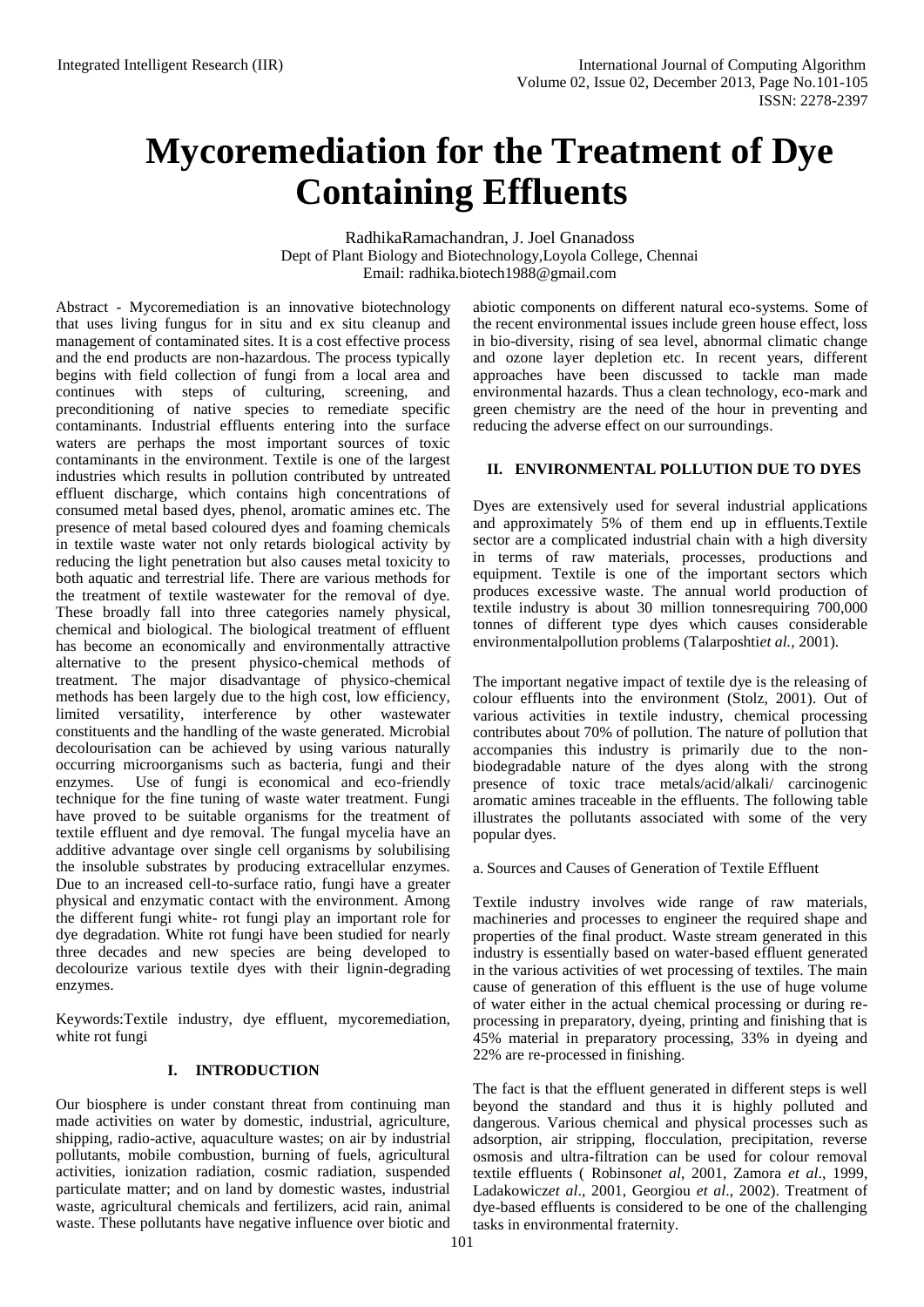| Table 1: Types of Pollution that is associated with various dyes |
|------------------------------------------------------------------|
|                                                                  |

| <b>Class</b>              | Fiber     | Nature of Pollution                                         |
|---------------------------|-----------|-------------------------------------------------------------|
| <b>Direct</b>             | Cotton    | Salt, unfixed Dyes, copper<br>salts, cationic fixing agents |
| Reactive                  | Cotton    | Salt, unfixed Dyes, Alkali                                  |
| Vat                       | Cotton    | Alkali, oxidizing agent,<br>reducing agent                  |
| Sulphur                   | Cotton    | Alkali, oxidizing agent,<br>reducing agent, unfixed dyes    |
| Acid                      | Wool      | Unfixed dyes, organic dyes                                  |
| Disperse                  | Polyester | Carriers, reducing agent,<br>organic acids                  |
| 1:2 Metal complex<br>dyes | Wool      | Metals, organic acid                                        |

# b.Impact of Dyes

The textile industry accounts for two-thirds of the total dyestuff market (Riu*et al.,*1998) and consumes large volumes of water and chemicals for wet processing of textiles. The discharges of wastewater are the main cause of the negative environmental impact of the textile industry. Azo dyes and nitrated aromatic hydrocarbon are the two groups of chemical that are abundant in the environment. Large amounts of chemically different dyes are used for various industrial applications including textile dyeing. A significant proportion appears in the form of wastewater and is spilled into the environment (Meyer, 1981).

Conventional wastewater treatment is not efficient to remove recalcitrant dyestuffs from effluents (Shaul*et al*., 1991). Major pollution textile waste water comes from dying and pollutant textile wastewater are high suspended solids, chemical oxygen demand (COD), heat, colour, acidity, and other soluble substances. The most toxic dyes for algae and fishes are basic and acid dyes. Algae growth and fish mortality are not affected by dye concentrations below 1 mg/l. The chemicals present in the textile industry effluents thus affect the normal life of animals. Toxic compounds from dye effluent get into aquatic organisms, pass through food chain and ultimately reach man and cause various physiological disorders like hypertension, sporadic fever, renal damage, cramps, etc.

## **III. COLOURISTIC CLASSIFICATION**

Classification by usage or application is the principle system adopted by the colour index (Trotman, 1990). The most important and widely used textiles fibres are cotton and polyester, and because of this the dyes predominantly used are those for dyeing these two fibres, and to some extent polyestercotton blends.

#### a. Acid dyes

Acid dyes are applied to fibres such as nylon, wool and silk, also to some extent to paper, leather and cosmetics. The main chemical classes of these dyes are azo, anthraquinone, triphenylmethane, azine, xanthenes, nitro and nitroso and are soluble in water (O'Neill *et al*., 1999).

# b.Cationic (Basic) dyes

Basic dyes are mainly applied to paper, polyacrylonitrile, modified nylons, polyesters, cat ion dyeable polyethylene terephthalate and medicine. The main chemical classes are diazahemicyanine, triarylmethane, cyanine, hemi cyanine, thiazine, oxazine and acridine (O'Neill *et al*., 1999).

# c. Direct dyes

Direct dyes are applied to cotton, rayon, paper, leather, wool, silk, nylon and are also used as pH indicators and biological stains. The dyes belonging to this class are polyazo compounds, along with some phthalocyanines and oxazines (O'Neill *et al*., 1999).

## d. Disperse dyes

Disperse dyes were originally developed for the dyeing of cellulose acetate but they are mainly applied to polyester, nylon, cellulose and acrylic fibres. They are water insoluble non-ionic dyes used for hydrophobic fibres from aqueous dispersion. They generally contain azo, anthraquinone, styryl, nitro and benzodifuranone groups (O'Neill *et al*., 1999).

#### e. Mordant dyes

Mordant dyes are used for wool, leather and natural fibres. Most natural dyes are mordant dyes. Some mordant dyes such as heavy metal category are hazardous to health. They consist of azo and anthraquinone groups (O'Neill *et al*., 1999).

#### f. Vat dyes

Vat dyes are water insoluble dye used mainly in cotton and are incapable of direct dyeing of fibres. These dyes groups contain antraquinone and indigoids (O'Neill *et al*., 1999).

#### g.Reactive dyes

Reactive dyes are generally used for cotton, wool and nylon. Their chemical structures are simpler than other dyes; their absorption spectra show narrow absorption bands and final dyeing colour is brighter than when using direct dyes (O'Neill *et al*., 1999).

#### h. Sulfur dyes

Sulphur dyes are commonly used for cotton and rayon and have limited use with polyamide fibres, silk, leather, paper and wood. Sulfur Black 1 is the largest selling dye by volume because of its low cost and properties (O'Neill *et al*., 1999).

#### i. Solvent dyes

Solvent dyes are non-polar water insoluble dyes mainly used for plastics, gasoline, lubricants, oils and waxes (O'Neill *et al*., 1999). Dyes classified according to method of application maybe anionic, direct or disperse depending on their terminal application i.e. either uses on protein, cellulose or polyamide fibres (Hunger, 2003).

# **IV. DYE REMOVAL METHODS**

Commonly applied treatment methods for colour removal from coloured effluents involves various combinations of biological, physical and chemical decolourization methods (Galindo and Kalt, 1999; Robinson *et al*., 2001; Azbar*et al*., 2004). Generally in physical method dyes are removed by adsorption, in chemical method chromophore has been modified through chemical reaction, biological decolourization occur through biosorption and degradation. The major disadvantage of physico-chemical methods has been largely due to the high cost, low efficiency, limited versatility, interference by other wastewater constituents and the handling of the waste generated. Microbial decolourization being cost-effective is receiving much attention for treatment of textile dye waste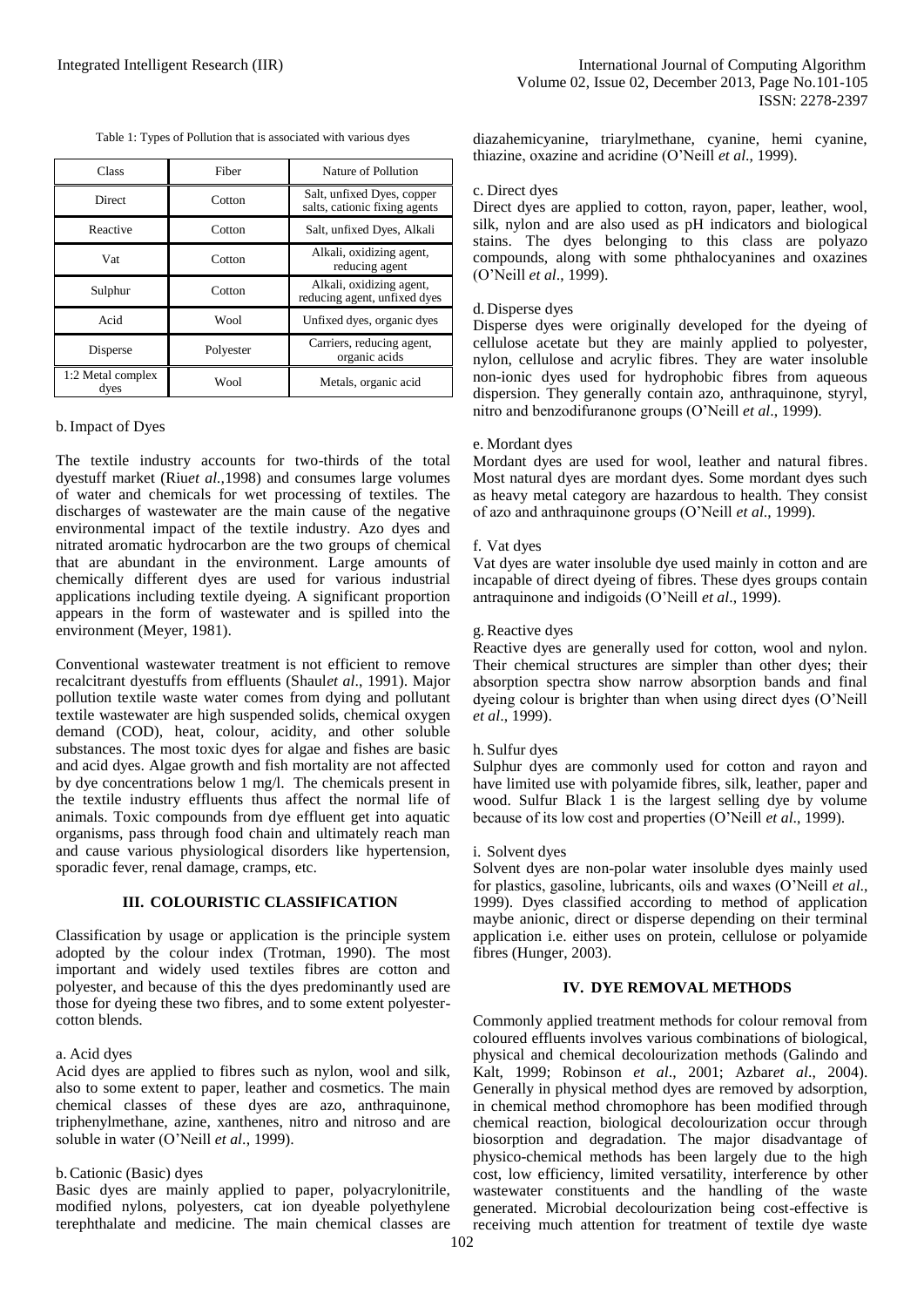water (Banat *et al.,* 1996; Stolz, 2001; Zee and Villaverde, 2005). Biological dye degradation technique are either based on partial or complete biodegradation of dyes by pure and mixed culture of bacteria, fungi, algae (Bhatt *et al.,* 2000). A number of biotechnological approaches have been suggested by recent research in combating this pollution source in an ecoefficient manner, which includes the use of bacteria or fungi, often in combination with physicochemical processes (Willmott*et al*., 1994; McMullan *et al*., 2001; Robinson *et al*., 2001). The biodegradation of dyes was first reported in white rot fungi (Glen and Gold, 1983) and since then many scientists have explored the biomineralization properties of different fungi.

# **V. MYCOREMEDIATION**

Mycoremediation is an innovative biotechnology that uses living fungus for *in situ* and *ex situ* cleanup and management of contaminated sites.Mycoremediation is an economically and environmentally sound alternative for extracting, transporting and storing toxic waste.Mycelia can destroy these toxins in the soil before they enter our food supply. One of the primary roles of [fungi](http://en.wikipedia.org/wiki/Fungi) in the [ecosystem](http://en.wikipedia.org/wiki/Ecosystem) is [decomposition,](http://en.wikipedia.org/wiki/Decomposition) which is performed by the mycelium. The mycelium secretes extracellular n[dacids](http://en.wikipedia.org/wiki/Acid) that break down [lignin](http://en.wikipedia.org/wiki/Lignin) and [cellulose,](http://en.wikipedia.org/wiki/Cellulose) the two main building blocks of plant fiber. These are organic compounds composed of long chains of [carbon](http://en.wikipedia.org/wiki/Carbon) and [hydrogen,](http://en.wikipedia.org/wiki/Hydrogen) structurally similar to many organic pollutants. The key to mycoremediation is determining the right fungal species to target a specific pollutant.

# a. Mycoremediation Method

The overall method of mycoremediation is quite simple: Overlay straw or woodchips infused with the right mycelium to create a 'living membrane of enzymes that will rain down' on the toxins in the top soil. Replenish annually with additional mycelium-treated substrate. Depending on the situation, several sequential applications may be the necessary norm to reduce toxins to acceptable levels.



Figure 1: Mycoremediation Preparation Process for Application to Field **Settings** 

# **VI.DYE DECOLOURIZATION BY WHITE ROT FUNGI**

White rot fungi are the most intensively studied dyedecolorizing microorganisms to decolourize various textile dyes with their lignin-degrading enzymes (Cripps et al., 1990; Champagne and Ramsay, 2005; Bhatti et al., 2008). The decolourization of dyes by white rot fungi was first reported by Glenn and Gold (1983).Uptake effects or dye sorption by WRF mycelia without real degradation are generally minimal (Glenn and Gold, 1983). These effects are, rather, seen in applications of non-WRF, such as Aspergillusniger, whose (dead) biomass could be used as an adsorbent (Fu and Viraraghavan, 2000)and serve as part of a technical solution in water pollution control.Tien and Kirk (1983) reported the first dye decolourization by Phanerochaetechrysosporium. WRF are superior dye-decolorizers in comparison with prokaryotes. The rate of dyes decolourization depends on the composition of medium and on the dye microorganism combination. Some other physical factors that influence dye decolourization are pH, temperature, dye concentration and agitators. Ligninmodifying enzymes play a significant role in the dye decolourizationmetabolism by white rot fungus (McMullan et al., 2001). The ligninolytic enzymes are excreatedextracellularlyby white rot fungi through the oxidation of lignin in the extracellular environment of the fungal cell.The ligninolytic enzymes produced by white-rot fungi have been grouped into two: peroxidases (which includesMnP and LiP) and laccases.Ligninolytic enzymes are also involved in the degradation of various xenobiotic compounds including dyes (Glenn and Gold, 1983).

# a. Mechanism of dye decolourization by white rot fungus

For the complete degradation of lignin and a wide variety of environmental pollutants several mechanisms are used by white rot fungi. Both oxidative and reductive reactions are required for the metabolism of both lignin and environmental pollutants. The ferric form of the enzyme, usually referred to as resting enzyme, is oxidizedby two electrons by hydrogen peroxideto a form of peroxidases referred to ascompound I. Compound I can be reducedby one electron by chemicals having a suitablereduction potential. The enzyme isreduced to a form called compound IIwhereas the chemical is oxidized by oneelectron. This one-electron oxidized chemical,or the original chemical, can thenreduce compound II back to restingenzyme. In order to be oxidized by twoelectrons (compound I), one electron isremoved from ferric iron to form ferrylwhile the second electron is withdrawnfrom the porphyrin ring. The latter isreduced first to form compound II. Thereduction potential for compound I is thusslightly higher than for compound II. The major mechanisms involved in the dye decolourization by white rot fungi are Biodegradation, Biosorption, various reactor designs and Immobilised fungal cells. In this biodegradation and biosorption plays a major role in dye decolourization.



Figure 2:Dye decolourization mechanism of white rot fungus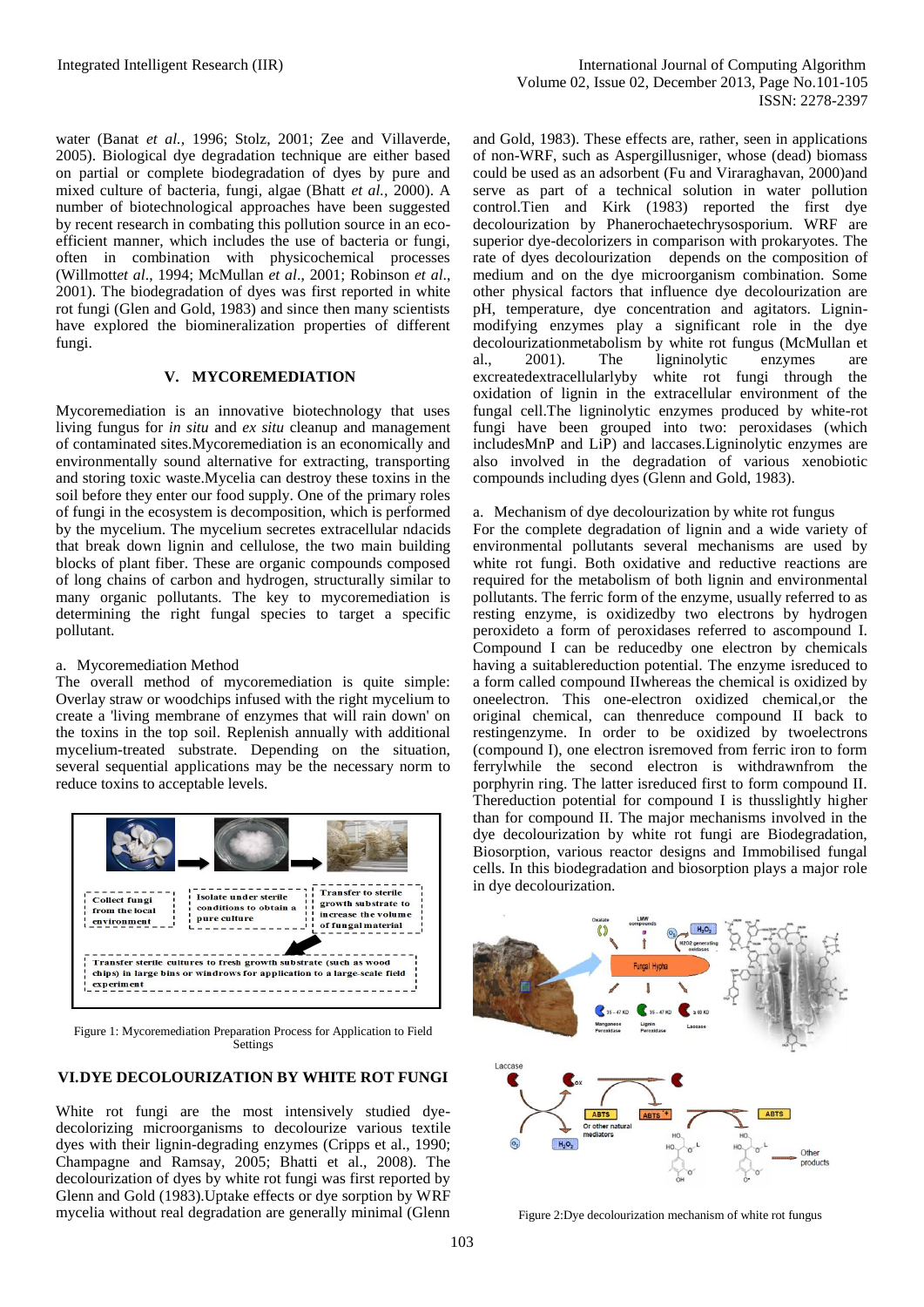Due to the ability to produce ligninolytic enzymes to mineralize the dyes.Biosorption is a method used for removal of heavy metal contaminants from waste water. It includes both adsorption and absorption. The extent of dye bio sorption depends on the chemical structure and functional group of the dye molecules (Fu and Viraraghavan, 2000).

The decolourization activity was significantly affected by dye concentration, amount of pellet, temperature and agitation of the media. With live cells, the decolourization involved adsorption of the dye compound by the fungal pellet at the initial stage, followed by fungal catabolism (Yesilada*et al*., 2003). Microbial cell immobilization refers to the systems or techniques in which "there is a physical confinement or localization of microorganisms that permits their economic reuse" (Anderson, 1975). Immobilized fungal cells have several advantages over dispersed cells such as simple reuse of the biomass, easier liquid-solid separation and minimal clogging in continuous-flow systems (Arica *et al*., 1993; Tieng and Sun, 2000).

In addition, immobilized cultures tend to have a higher level of activity and are more resilient to the environment perturbations such as pH or exposure to toxic chemical concentrations than suspension cultures (Shin *et al*., 2002) and immobilization protects the cell from shear damage (Abraham *et al*., 1991; Fiedurek and Ilczuk, 1991; Vassilev and Vassileva, 1992). Moreover, cell immobilization lowers the apparent broth viscosity and makes the rheological features more favourable for oxygen supply and mass transfer.

#### **VII. CONCLUSION**

The literature reviewed revealed the fact that there are varying methods to assess decolourization. Further studies are essential for optimizing conditions for large scale production of enzymes and dye decolourization. Last two decades vast number of research work has under gone on efficiency of white rot fungus on dye decolourization. Even though various methods are used to assess decolourization of dyes researchers have paid more attention on using lignin modifying enzymes of white rot fungi. Although lignin modifying enzymes give good decolourization results, this approach is not optimal. Combination of physical, chemical and biological processes are more efficient for textile dye removal but are expensive. Thus further studies should be conductedto elucidate the catabolic processes involved in the degradation of distinct dye groups by the LME of WRF. Progress in the field of nanotechnology could also provide tools for studying cell surface and topology to better understand the importance of membrane-bound oxidoreductases and their role in growthassociated degradation of organic dyes by WRF in the near future.

### **REFERENCES**

- [1] Abraham, TE.,Jamuna, R., Bansilal, CV., Ramakrishna, SV, "Continuous synthesis of glucoamylase by immobilized fungal mycelium of Aspergillusniger", Starch-Starke .43:113–6, 1991.
- [2] Anderson, J.G., Immobilized cell and film reactor system for filamentous fungi. In: Smith JE, Berry, D.R., Kristiansen B, editors. Fungal technology.The filamentous fungi. London: Edward Arnold. p. 146–70, 1975.
- [3] Arica, M.Y., Sharif, F.A., Alaeddinoglu, N.G., Hasirci, N., Hasirci, V. Covalent immobilization of Aspergillus-niger on phema membrane-

application to continuous flow reactors. J ChemTechnolBiotechnol.58, 281–5, 1993.

- [4] Azbar, N., Yonar, T and Kestioglu, K. "Comparison of various advanced oxidation processes and chemical treatment methods for COD and colour removal from a polyester and acetate fiber dyeing effluent". Chemosphere, 55, 35-43, 2004.
- [5] Banat, PIM., Singh, D., Marchant, R, "Microbial process for the decolourization of Textile effluent containing azo, diazo and reactive dyes". Process Biochem.31, 435–442, 1996.
- [6] Bhatt, MK, "Cellulases and related enzymes in biotechnology," Biotechnology Advances, vol. 18, no. 5, pp. 355–383, 2000.
- [7] Bhatti, HN.,Akram, N., Asgher, M, "Optimization of culture conditions for enhanced decolourization of Cibacron Red FN-2BL by Schyzophullum commune IBL-6. Appl. Biochem. Biotechnol. 149: 255- 264, 2008.
- [8] Champagne, PP and Ramsay, JA, "Contribution of manganese peroxidase and laccase to dye decoloration by Trametesversicolor",Applied Microbiology and Biotechnology, vol. 69, no. 3, p. 276-285, 2005.
- [9] Cripps, C., Bumpus, JA.,Aust, SD, "Biodegradation of azo and heterocyclic dyes by Phanerochaetechrysosporium", Appl. Environ. Microbiol.56, 1114–1118, 1990.
- [10] Fiedurek, J., Ilczuk, Z, "Glucose oxidase biosynthesis using immobilized mycelium of Aspergillusniger", World J MicrobiolBiotechnol; 7:379–84, 1991.
- [11] Fu, Y., Viraraghavan, T, "Fungal decolourization of dye wastewaters: Review",Bioresour. Technol. 79, 251-262, 2001.
- [12] Galindo, C and T, Kalt, "UV/H<sub>2</sub>O oxidation of azo dyes in aqueous media: evidence of a structure – degradability relationship", Dyes Pigments, 42, 199-207, 1999.
- [13] Georgiou, D., Melidis, P., Aivasidis, A., Gimouhopoulos, K, "Dyes Pigments", 52, 69, 2002.
- [14] Glenn, JK., Gold, MH, "Decolourization of several polymeric dyes by the lignin-degrading basidiomycetePhanerochaetechrysosporium", Applied and Environmental Microbiology45, 1741-1747, 1983.
- [15] Hunger, K, "Industrial Dyes: Chemistry, Properties, Applications", Wiley-VCH, Weinheim, 2003.
- [16] Ladakowicz, L., Solecka, Zylla, R, J. Biotechnol.,89, 175, 2001.
- [17] McMullan, G., Meehan, C., Conneely, A., Kirby, N., Robinson, T., Nigam, P., Banat, IM.,Marchant, R., Smyth, W.F, "Microbial decolourization and degradation of textile dyes: Mini Review", Appl. Microbiol. Biotechnol.56, 81-87, 2001.
- [18] Meyer, U, "Biodegradation of synthetic organic colorants", In: Leisinger, T., Cook, A.M., Hunter, R., Nuesch, J. (Eds.), FEMS Symposium 12, Academic Press, Londen, pp.371-385, 1981.
- [19] O'Neill, C., Hawkes, F.R., Hawkes, D.L., Lourenco, N.D., Pinheiro, H.M., Delee, W, "Colour in textile effluents – sources, measurement, discharge contents and simulation: a review", Journal of Chemical Technology and Biotechnology 74, 1009-1018, 1999.
- [20] Riu, J., Schonsee, I and Barcelo, D, "Determination of sulfonatedazo dyes in groundwater and industrial effluents by automated solid-phase extraction followed by capillary electrophoresis-mass spectrometry", Journal of Mass Spectrometry, vol. 33, no. 7, p. 653-663, 1998.
- [21] Robinson, T., McMullan, G., Marchant, R., Nigam, P, "Remediation of dyes in Textile effluent: A critical review on current treatment technologies with a proposed alternative", Biores. Technol. 77: 247- 255, 2001.
- [22] Robinson, TF., McMullan, G., Marchant, R., Nigam, P, Bioresour. Technol., 77, 247, 2001.
- [23] Shaul, G.M., Holdsworth, T.J., Dempsey, C.R., Dostal, K.A, "Fate of water soluble azo dyes in the activated sludge process", Chemosphere 22: 107–119, 1991.
- [24] Shin, M, Nguyen, T., Ramsay, J, "Evaluation of support materials for the surface immobilization and decoloration of amaranth by Trametesversicolor",ApplMicrobiolBiotechnol.60, 218–23, 2002.
- [25] Sivaramakrishnan, C.N., Colourage, LI, No.9, 27-32, 2004.